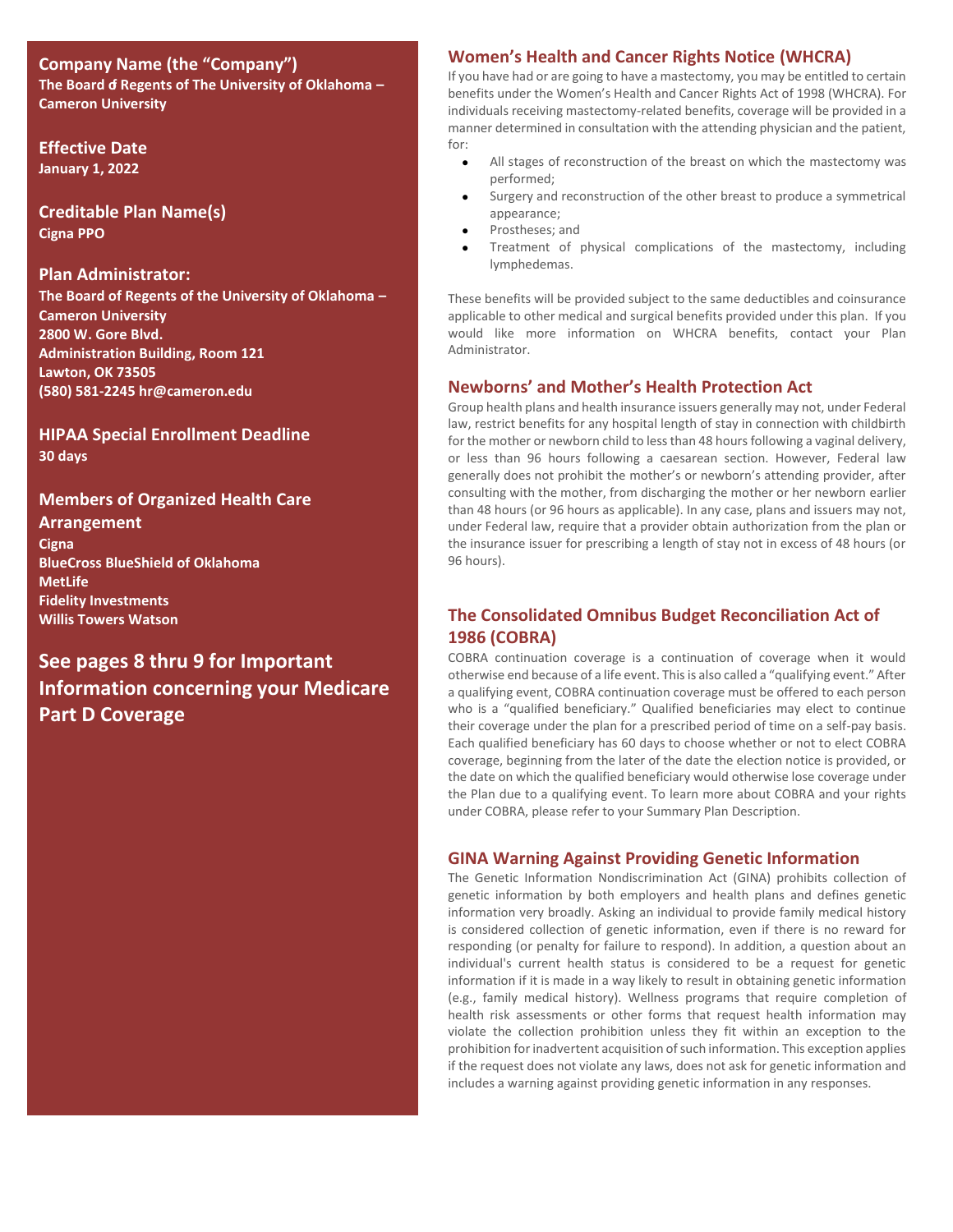### **Patient Protection Model Disclosure**

**The Cameron University Benefit Plan** generally allows the designation of a primary care provider. You have the right to designate any primary care provider who participates in our network and who is available to accept you or your family members. For information on how to select a primary care provider, and for a list of the participating primary care providers, contact Cigna at (800) 332-4462.

For children, you may designate a pediatrician as the primary care provider.

You do not need prior authorization from [name of group health plan or issuer] or from any other person (including a primary care provider) in order to obtain access to obstetrical or gynecological care from a health care professional in our network who specializes in obstetrics or gynecology. The health care professional, however, may be required to comply with certain procedures, including obtaining prior authorization for certain services, following a pre-approved treatment plan, or procedures for making referrals. For a list of participating health care professionals who specialize in obstetrics or gynecology, contact Cigna at (800) 332-4462.

### HIPAA Notice of Privacy Policy and Procedures

**THIS NOTICE DESCRIBES HOW MEDICAL INFORMATION ABOUT YOU MAY BE USED AND DISCLOSED AND HOW YOU CAN GET ACCESS TO THIS INFORMATION. PLEASE REVIEW IT CAREFULLY.**

**The Cameron University Benefit Plan** (the "Plan") provides health benefits to eligible employees of **Cameron University** (the "Company") and their eligible dependents as described in the summary plan description(s) for the Plan. The Plan creates, receives, uses, maintains and discloses health information about participating employees and dependents in the course of providing these health benefits.

The Plan is required by law to take reasonable steps to protect your Protected Health Information from inappropriate use or disclosure.

The Plan is required by law to provide notice to you of the Plan's duties and privacy practices with respect to your PHI and is doing so through this Notice. This Notice describes the different ways in which the Plan uses and discloses PHI. It is not feasible in this Notice to describe in detail all of the specific uses and disclosures the Plan may make of PHI, so this Notice describes all of the categories of uses and disclosures of PHI that the Plan may make and, for most of those categories, gives examples of those uses and disclosures.

The Plan is required to abide by the terms of this Notice until it is replaced. The Plan may change its privacy practices at any time and, if any such change requires a change to the terms of this Notice, the Plan will revise and re-distribute this Notice according to the Plan's distribution process. Accordingly, the Plan can change the terms of this Notice at any time. The Plan has the right to make any such change effective for all of your PHI that the Plan creates, receives or maintains, even if the Plan received or created that PHI before the effective date of the change.

The Plan is distributing this Notice, and will distribute any revisions, only to participating employees and retirees and COBRA qualified beneficiaries, if any. If you have coverage under the Plan as a dependent of an employee, retiree or COBRA qualified beneficiary, you can get a copy of the Notice by requesting it from the contact named at the end of this Notice.

Please note that this Notice applies only to your PHI that the Plan maintains. It does not affect your doctor's or other health care provider's privacy practices with respect to your PHI that they maintain.

#### **Receipt of Your PHI by the Company and Business Associates**

### The Plan may disclose your PHI to, and allow use and disclosure of your PHI by, the Company and Business Associates, and any of their subcontractors without obtaining your authorization.

**Plan Sponsor:** The Company is the Plan Sponsor and Plan Administrator. The Plan may disclose to the Company, in summary form, claims history and other information so that the Company may solicit premium bids for health benefits, or to modify, amend or terminate the Plan. This summary information omits your name and Social Security Number and certain other identifying information. The Plan may also disclose information about your participation and enrollment status in the Plan to the Company and receive similar information from the Company. If the Company agrees in writing that it will protect the information against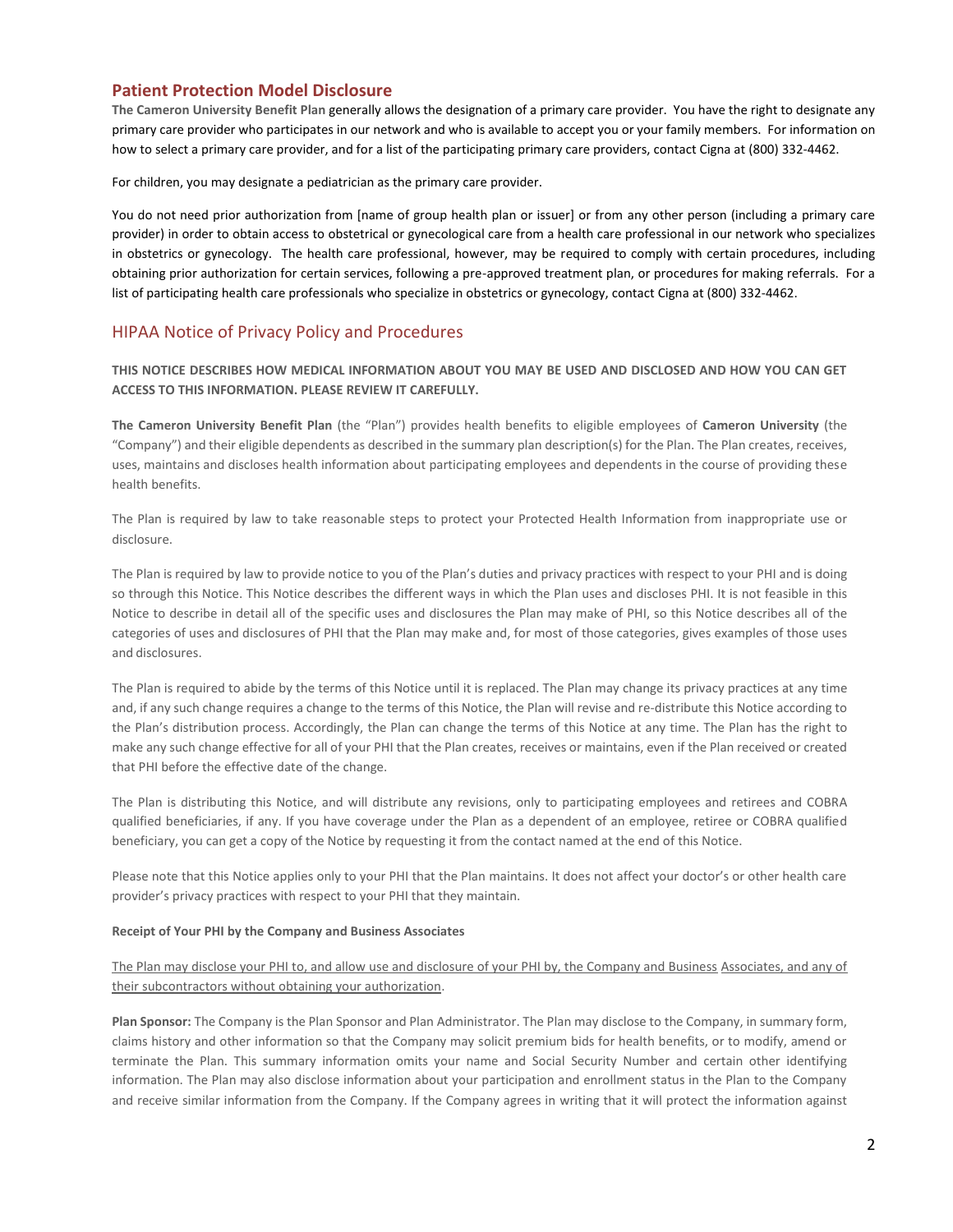inappropriate use or disclosure, the Plan also may disclose to the Company a limited data set that includes your PHI, but omits certain direct identifiers, as described later in this Notice.

The Plan may disclose your PHI to the Company for plan administration functions performed by the Company on behalf of the Plan, if the Company certifies to the Plan that it will protect your PHI against inappropriate use and disclosure.

**Example:** The Company reviews and decides appeals of claim denials under the Plan. The Claims Administrator provides PHI regarding an appealed claim to the Company for that review, and the Company uses PHI to make the decision on appeal.

**Business Associates:** The Plan and the Company hire third parties, such as a third-party administrator (the "Claims Administrator"), to help the Plan provide health benefits. These third parties are known as the Plan's "Business Associates." The Plan may disclose your PHI to Business Associates, like the Claims Administrator, who are hired by the Plan or the Company to assist or carry out the terms of the Plan. In addition, these Business Associates may receive PHI from third parties or create PHI about you in the course of carrying out the terms of the Plan. The Plan and the Company must require all Business Associates to agree in writing that they will protect your PHI against inappropriate use or disclosure and will require their subcontractors and agents to do so, too.

For purposes of this Notice, all actions of the Company and the Business Associates that are taken on behalf of the Plan are considered actions of the Plan. For example, health information maintained in the files of the Claims Administrator is considered maintained by the Plan. So, when this Notice refers to the Plan taking various actions with respect to health information, those actions may be taken by the Company or a Business Associate on behalf of the Plan.

#### **How the Plan May Use or Disclose Your PHI**

The Plan may use and disclose your PHI for the following purposes without obtaining your authorization. And, with only limited exceptions, we will send all mail to you, the employee. This includes mail relating to your spouse and other family members who are covered under the Plan. If a person covered under the Plan has requested Restrictions or Confidential Communications, and if the Plan has agreed to the request, the Plan will send mail as provided by the request for Restrictions or Confidential Communications.

**Your Health Care Treatment:** The Plan may disclose your PHI for treatment (as defined in applicable federal rules) activities of a health care provider.

**Example:** If your doctor requested information from the Plan about previous claims under the Plan to assist in treating you, the Plan could disclose your PHI for that purpose.

**Example:** The Plan might disclose information about your prior prescriptions to a pharmacist for the pharmacist's reference in determining whether a new prescription may be harmful to you.

**Making or Obtaining Payment for Health Care or Coverage:** The Plan may use or disclose your PHI for payment (as defined in applicable federal rules) activities, including making payment to or collecting payment from third parties, such as health care providers and other health plans.

**Example:** The Plan will receive bills from physicians for medical care provided to you that will contain your PHI. The Plan will use this PHI, and create PHI about you, in the course of determining whether to pay, and paying, benefits with respect to such a bill.

**Example:** The Plan may consider and discuss your medical history with a health care provider to determine whether a particular treatment for which Plan benefits are or will be claimed is medically necessary as defined in the Plan.

The Plan's use or disclosure of your PHI for payment purposes may include uses and disclosures for the following purposes, among others.

- Obtaining payments required for coverage under the Plan
- Determining or fulfilling its responsibility to provide coverage and/or benefits under the Plan, including eligibility determinations and claims adjudication
- Obtaining or providing reimbursement for the provision of health care (including coordination of benefits, subrogation, and determination of cost sharing amounts)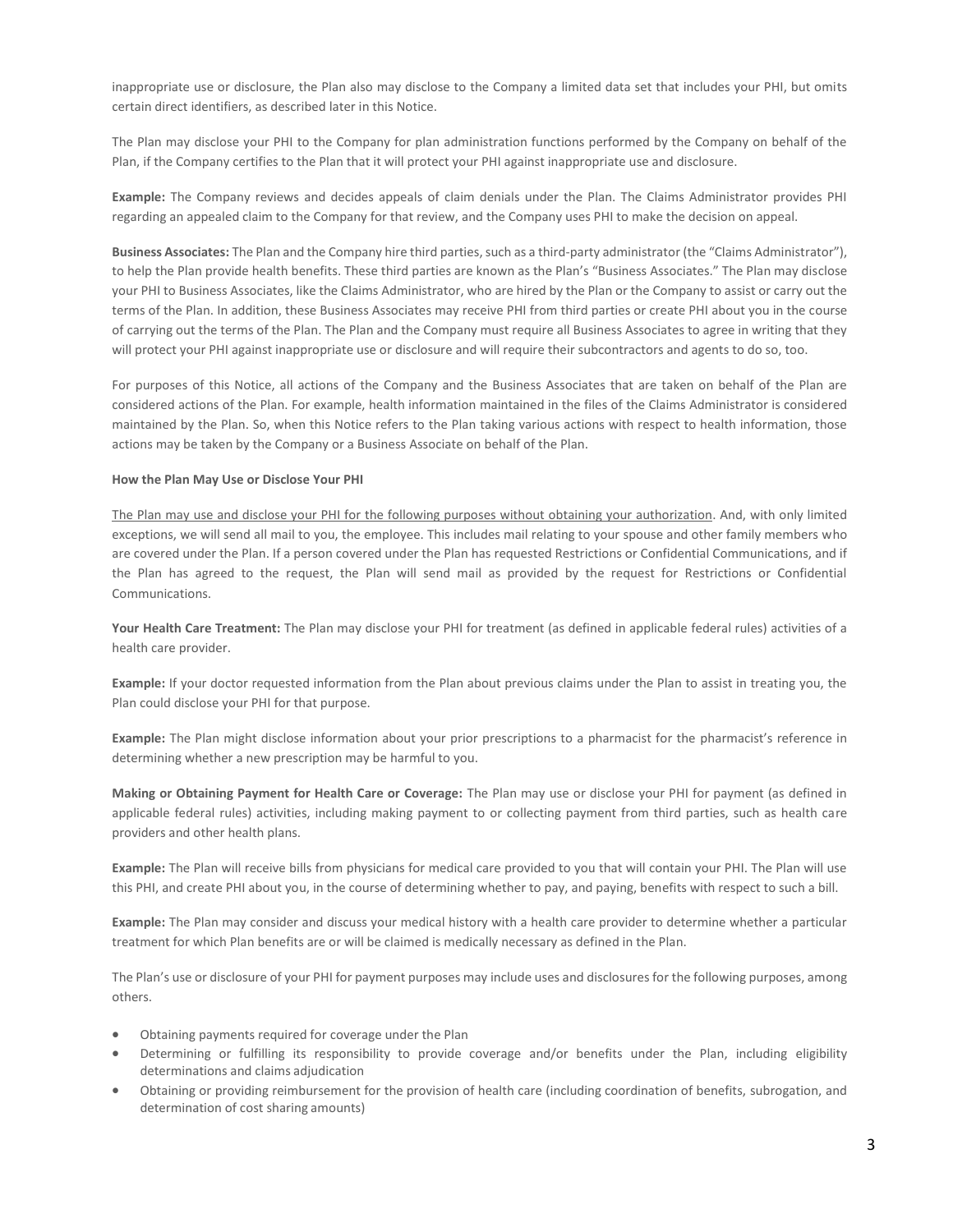- Claims management, collection activities, obtaining payment under a stop-loss insurance policy, and related health care data processing
- Reviewing health care services to determine medical necessity, coverage under the Plan, appropriateness of care, or justification of charges
- Utilization review activities, including precertification and preauthorization of services, concurrent and retrospective review of services

The Plan also may disclose your PHI for purposes of assisting other health plans (including other health plans sponsored by the Company), health care providers, and health care clearinghouses with their payment activities, including activities like those listed above with respect to the Plan.

**Health Care Operations:** The Plan may use and disclose your PHI for health care operations (as defined in applicable federal rules) which includes a variety of facilitating activities.

**Example:** If claims you submit to the Plan indicate that you have diabetes or another chronic condition, the Plan may use and disclose your PHI to refer you to a disease management program.

**Example:** If claims you submit to the Plan indicate that the stop-loss coverage that the Company has purchased in connection with the Plan may be triggered, the Plan may use or disclose your PHI to inform the stop-loss carrier of the potential claim and to make any claim that ultimately applies.

The Plan's use and disclosure of your PHI for health care operations purposes may include uses and

disclosures for the following purposes.

- Quality assessment and improvement activities
- Disease management, case management and carecoordination
- Activities designed to improve health or reduce health carecosts
- Contacting health care providers and patients with information about treatment alternatives
- Accreditation, certification, licensing or credentialing activities
- Fraud and abuse detection and compliance programs

The Plan also may use or disclose your PHI for purposes of assisting other health plans (including other plans sponsored by the Company), health care providers and health care clearinghouses with their health care operations activities that are like those listed above, but only to the extent that both the Plan and the recipient of the disclosed information have a relationship with you and the PHI pertains to that relationship.

- The Plan's use and disclosure of your PHI for health care operations purposes may include uses and disclosures for the following additional purposes, among others.
- Underwriting (with the exception of PHI that is genetic information) premium rating and performing related functions to create, renew or replace insurance related to the Plan
- Planning and development, such as cost-management analyses
- Conducting or arranging for medical review, legal services, and auditing functions
- Business management and general administrative activities, including implementation of, and compliance with, applicable laws, and creating de-identified health information or a limited data set

The Plan also may use or disclose your PHI for purposes of assisting other health plans for which the Company is the plan sponsor, and any insurers and/or HMOs with respect to those plans, with their health care operations activities similar to both categories listed above.

**Limited Data Set:** The Plan may disclose a limited data set to a recipient who agrees in writing that the recipient will protect the limited data set against inappropriate use or disclosure. A limited data set is health information about you and/or others that omits your name and Social Security Number and certain other identifying information.

**Legally Required:** The Plan will use or disclose your PHI to the extent required to do so by applicable law. This may include disclosing your PHI in compliance with a court order, or a subpoena or summons. In addition, the Plan must allow the U.S. Department of Health and Human Services to audit Plan records.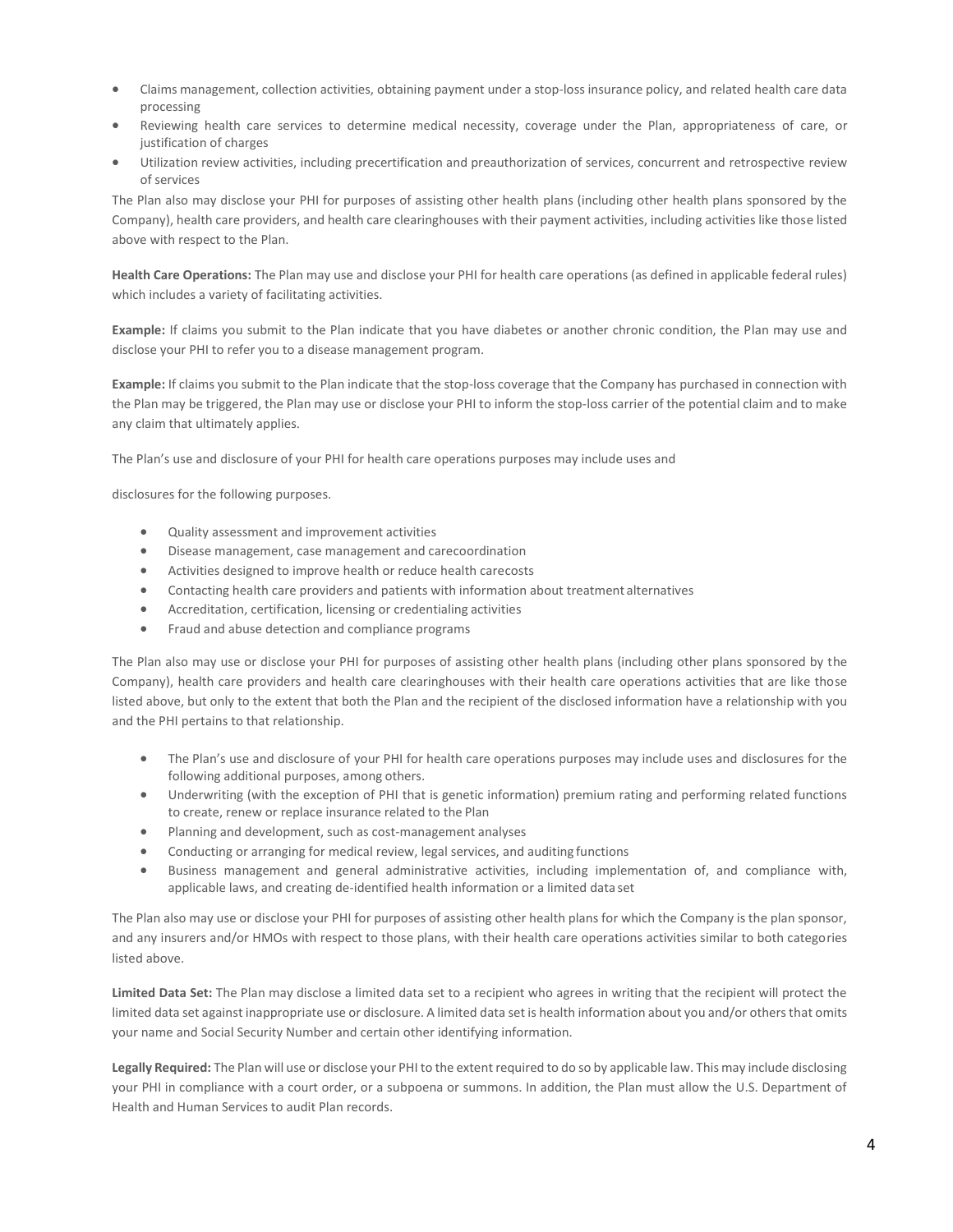**Health or Safety:** When consistent with applicable law and standards of ethical conduct, the Plan may disclose your PHI if the Plan, in good faith, believes that such disclosure is necessary to prevent or lessen a serious and imminent threat to your health or the health and safety of others. The Plan can share health information about you for certain situations such as:

- Preventing disease
- Helping with product recalls
- Reporting adverse reactions to medications
- Reporting suspected abuse, neglect, or domestic violence

**Law Enforcement:** The Plan may disclose your PHI to a law enforcement official if the Plan believes in good faith that your PHI constitutes evidence of criminal conduct that occurred on the premises of the Plan. The Plan also may disclose your PHI for limited law enforcement purposes.

**Lawsuits and Disputes:** In addition to disclosures required by law in response to court orders, the Plan may disclose your PHI in response to a subpoena, discovery request or other lawful process, but only if certain efforts have been made to notify you of the subpoena, discovery request or other lawful process or to obtain an order protecting the information to be disclosed.

**Workers' Compensation:** The Plan may use and disclose your PHI when authorized by and to the extent necessary to comply with laws related to workers' compensation or other similar programs.

**Emergency Situation:** The Plan may disclose your PHI to a family member, friend, or other person, for the purpose of helping you with your health care or payment for your health care, if you are in an emergency medical situation and you cannot give your agreement to the Plan to do this.

**Personal Representatives:** The Plan will disclose your PHI to your personal representatives appointed by you or designated by applicable law (a parent acting for a minor child, or a guardian appointed for an incapacitated adult, for example) to the same extent that the Plan would disclose that information to you. The Plan may choose not to disclose information to a personal representative if it has reasonable belief that: 1) you have been or may be a victim of domestic abuse by your personal representative; or 2) recognizing such person as your personal representative may result in harm to you; or 3) it is not in your best interest to treat such person as your personal representative.

**Public Health:** To the extent that other applicable law does not prohibit such disclosures, the Plan may disclose your PHI for purposes of certain public health activities, including, for example, reporting information related to an FDA-regulated product's quality, safety or effectiveness to a person subject to FDA jurisdiction.

**Health Oversight Activities:** The Plan may disclose your PHI to a public health oversight agency for authorized activities, including audits, civil, administrative or criminal investigations; inspections; licensure or disciplinary actions.

**Coroner, Medical Examiner, or Funeral Director:** The Plan may disclose your PHI to a coroner or medical examiner for the purposes of identifying a deceased person, determining a cause of death or other duties as authorized by law. Also, the Plan may disclose your PHI to a funeral director, consistent with applicable law, as necessary to carry out the funeral director's duties.

**Organ Donation.** The Plan may use or disclose your PHI to assist entities engaged in the procurement, banking, or transplantation of cadaver organs, eyes, or tissue.

**Specified Government Functions:** In specified circumstances, federal regulations may require the Plan to use or disclose your PHI to facilitate specified government functions related to the military and veterans, national security and intelligence activities, protective services for the president and others, and correctional institutions and inmates.

**Research:** The Plan may disclose your PHI to researchers when your individual identifiers have been removed or when an institutional review board or privacy board has reviewed the research proposal and established a process to ensure the privacy of the requested information and approves the research.

**Disclosures to You:** When you make a request for your PHI, the Plan is required to disclose to you your medical records, billing records, and any other records used to make decisions regarding your health care benefits. The Plan must also, when requested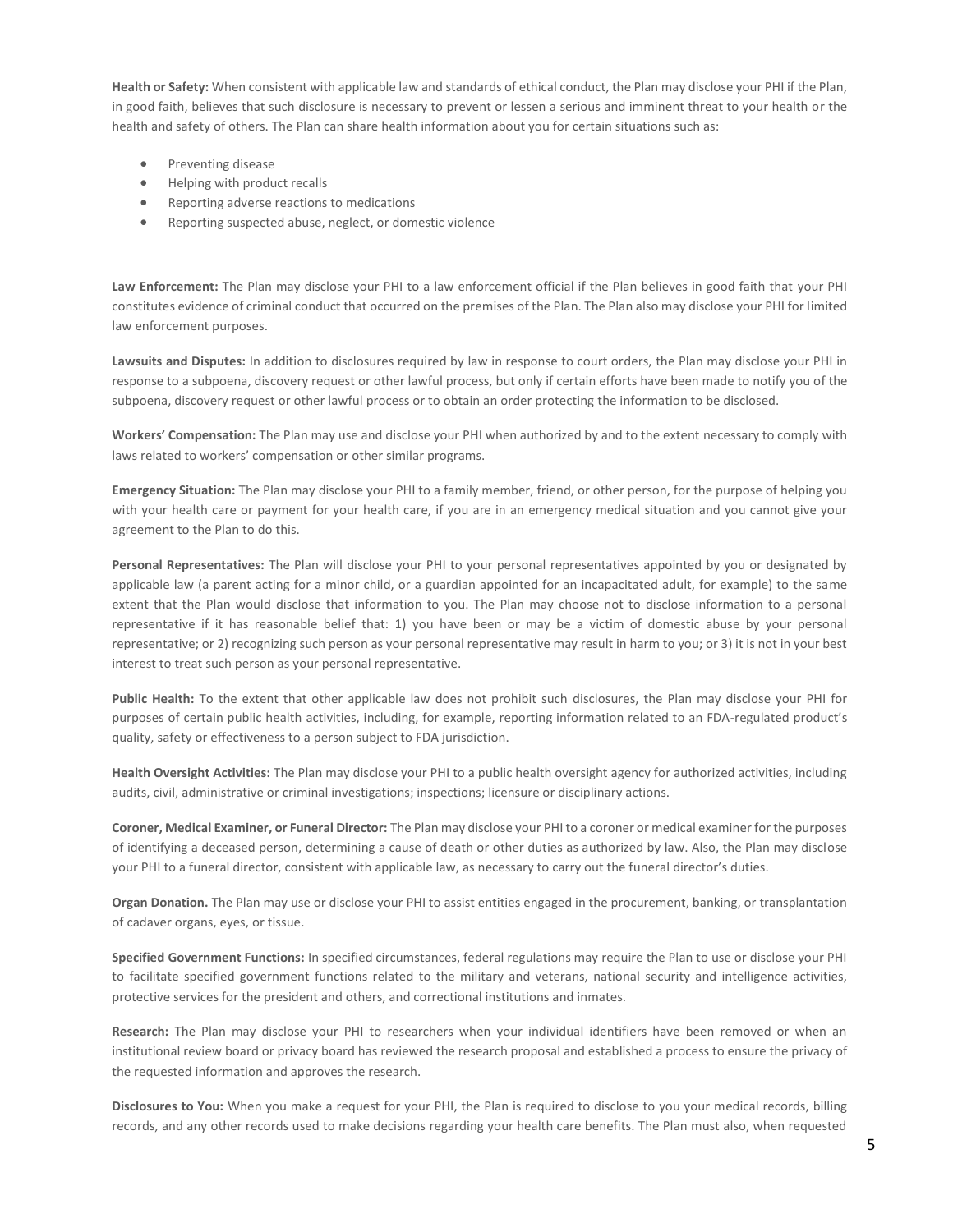by you, provide you with an accounting of disclosures of your PHI if such disclosures were for any reason other than Treatment, Payment, or Health Care Operations (and if you did not authorize the disclosure).

#### **Authorization to Use or Disclose Your PHI**

Except as stated above, the Plan will not use or disclose your PHI unless it first receives written authorization from you. If you authorize the Plan to use or disclose your PHI, you may revoke that authorization in writing at any time, by sending notice of your revocation to the contact person named at the end of this Notice. To the extent that the Plan has taken action in reliance on your authorization (entered into an agreement to provide your PHI to a third party, for example) you cannot revoke your authorization.

Furthermore, we will not: (1) supply confidential information to another company for its marketing purposes (unless it is for certain limited Health Care Operations); (2) sell your confidential information (unless under strict legal restrictions) (to sell means to receive direct or indirect remuneration); (3) provide your confidential information to a potential employer with whom you are seeking employment without your signed authorization; or (4) use or disclose psychotherapy notes unless required by law.

Additionally, if a state or other law requires disclosure of immunization records to a school, written authorization is no longer required. However, a covered entity still must obtain and document an agreement which may be oral and over the phone.

#### **The Plan May Contact You**

The Plan may contact you for various reasons, usually in connection with claims and payments and usually by mail. The Plan may contact you about treatment alternatives or other health-related benefits and services that may be of interest to you.

#### **Your Rights With Respect to Your PHI**

**Confidential Communication by Alternative Means:** If you feel that disclosure of your PHI could endanger you, the Plan will accommodate a reasonable request to communicate with you by alternative means or at alternative locations. For example, you might request the Plan to communicate with you only at a particular address. If you wish to request confidential communications, you must make your request in writing to the contact person named at the end of this Notice. You do not need to state the specific reason that you feel disclosure of your PHI might endanger you in making the request, but you do need to state whether that is the case. Your request also must specify how or where you wish to be contacted. The Plan will notify you if it agrees to your request for confidential communication. You should not assume that the Plan has accepted your request until the Plan confirms its agreement to that request in writing.

**Request Restriction on Certain Uses and Disclosures:** You may request the Plan to restrict the uses and disclosures it makes of your PHI. This request will restrict or limit the PHI that is disclosed for Treatment, Payment, or Health Care Operations, and this restriction may limit the information that the Plan discloses to someone who is involved in your care or the payment for your care. The Plan is not required to agree to a requested restriction, but if it does agree to your requested restriction, the Plan is bound by that agreement, unless the information is needed in an emergency situation. There are some restrictions, however, that are not permitted even with the Plan's agreement. To request a restriction, please submit your written request to the contact person identified at the end of this Notice. In the request please specify: (1) what information you want to restrict; (2) whether you want to limit the Plan's use of that information, its disclosure of that information, or both; and (3) to whom you want the limits to apply (a particular physician, for example). The Plan will notify you if it agrees to a requested restriction on how your PHI is used or disclosed. You should not assume that the Plan has accepted a requested restriction until the Plan confirms its agreement to that restriction in writing. You may request restrictions on our use and disclosure of your confidential information for the treatment, payment and health care operations purposes explained in this Notice. Notwithstanding this policy, the plan will comply with any restriction request if (1) except as otherwise required by law, the disclosure is to the health plan for purposes of carrying out payment or health care operations (and it is not for purposes of carrying out treatment); and (2) the PHI pertains solely to a health care item or service for which the health care provider has been paid out-of-pocket in full.

**Right to Be Notified of a Breach:** You have the right to be notified in the event that the plan (or a Business Associate) discovers a breach of unsecured protected health information.

**Electronic Health Records:** You may also request and receive an accounting of disclosures of electronic health records made for treatment, payment, or health care operations during the prior three years for disclosures made on or after (1) January 1, 2014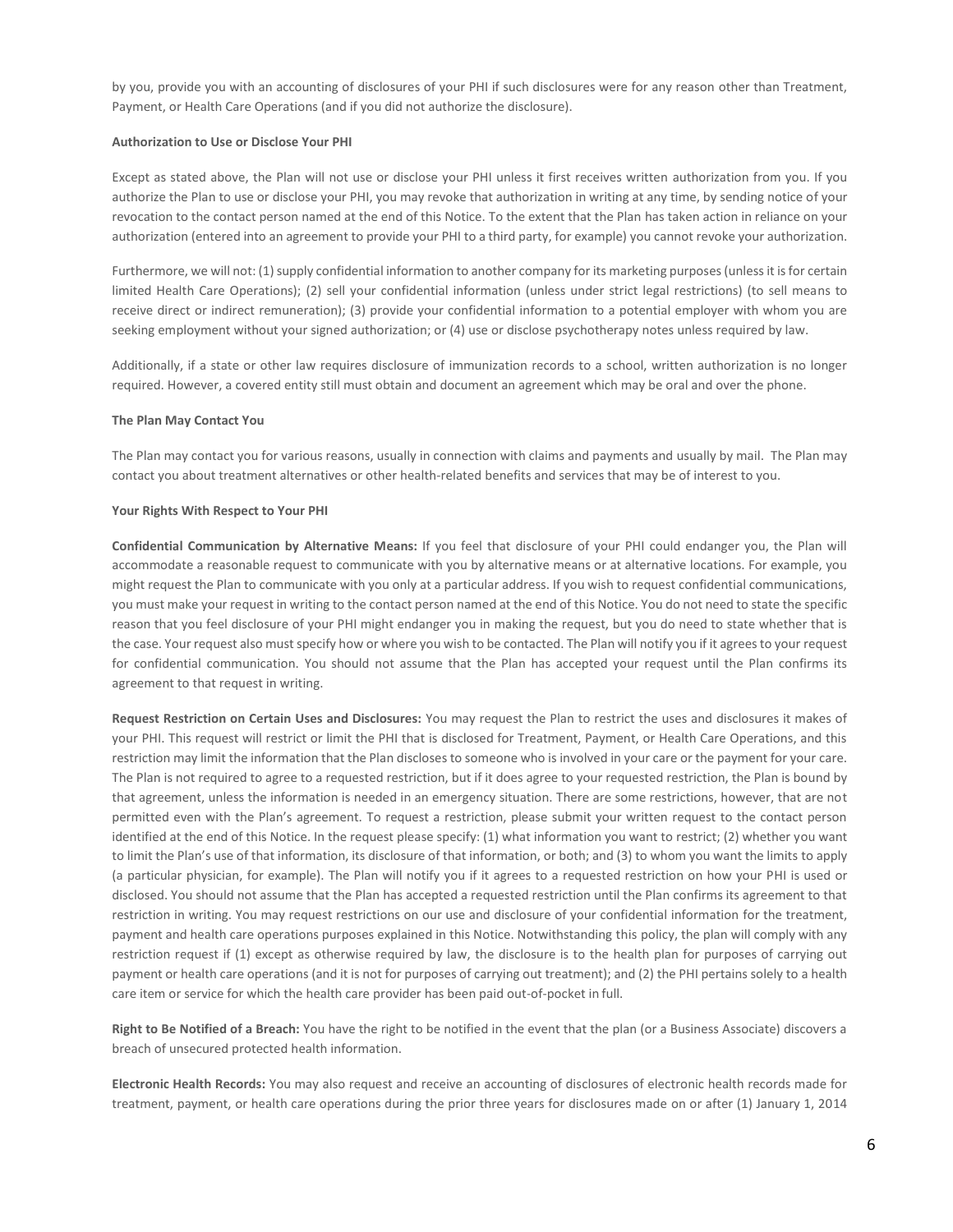for electronic health records acquired before January 1, 2009; or (2) January 1, 2011 for electronic health records acquired on or after January 1, 2009.

The first list you request within a 12-month period will be free. You may be charged for providing any additional lists within a 12 month period.

**Paper Copy of This Notice:** You have a right to request and receive a paper copy of this Notice at any time, even if you received this Notice previously, or have agreed to receive this Notice electronically. To obtain a paper copy please call or write the contact person named at the end of this Notice.

#### **Right to Access Your PHI:** You have a right to access your PHI in the Plan's enrollment, payment, claims

adjudication and case management records, or in other records used by the Plan to make decisions about you, in order to inspect it and obtain a copy of it. Your request for access to this PHI should be made in writing to the contact person named at the end of this Notice. The Plan may deny your request for access, for example, if you request information compiled in anticipation of a legal proceeding. If access is denied, you will be provided with a written notice of the denial, a description of how you may exercise any review rights you might have, and a description of how you may complain to Plan or the Secretary of Health and Human Services. If you request a copy of your PHI, the Plan may charge a reasonable fee for copying and, if applicable, postage associated with your request. However, if you, or a third party requests a copy of your PHI, the fee limitations set out in the rules will apply only to your individual request for access to your own records, but these fee limitations will not apply to an individual's request to transmit records to a third party.

**Right to Amend:** You have the right to request amendments to your PHI in the Plan's records if you believe that it is incomplete or inaccurate. A request for amendment of PHI in the Plan's records should be made in writing to the contact person named at the end of this Notice. The Plan may deny the request if it does not include a reason to support the amendment. The request also may be denied if, for example, your PHI in the Plan's records was not created by the Plan, if the PHI you are requesting to amend is not part of the Plan's records, or if the Plan determines the records containing your health information are accurate and complete. If the Plan denies your request for an amendment to your PHI, it will notify you of its decision in writing, providing the basis for the denial, information about how you can include information on your requested amendment in the Plan's records, and a description of how you may complain to Plan or the Secretary of Health and Human Services.

**Accounting:** You have the right to receive an accounting of certain disclosures made of your health information. Most of the disclosures that the Plan makes of your PHI are not subject to this accounting requirement because routine disclosures (those related to payment of your claims, for example) generally are excluded from this requirement. Also, disclosures that you authorize, or that occurred more than six years before the date of your request, are not subject to this requirement. To request an accounting of disclosures of your PHI, you must submit your request in writing to the contact person named at the end of this Notice.

Your request must state a time period which may not include dates more than six years before the date of your request. Your request should indicate in what form you want the accounting to be provided (for example on paper or electronically). The first list you request within a 12-month period will be free. If you request more than one accounting within a 12-month period, the Plan will charge a reasonable, cost-based fee for each subsequent accounting.

**Personal Representatives:** You may exercise your rights through a personal representative. Your personal representative will be required to produce evidence of his/her authority to act on your behalf before that person will be given access to your PHI or allowed to take any action for you. The Plan retains discretion to deny a personal representative access to your PHI to the extent permissible under applicable law.

#### **Complaints**

If you believe that your privacy rights have been violated, you have the right to express complaints to the Plan and to the Secretary of the Department of Health and Human Services. Any complaints to the Plan should be made in writing to the contact person named at the end of this Notice*.* The Plan encourages you to express any concerns you may have regarding the privacy of your information. You will not be retaliated against in any way for filing a complaint.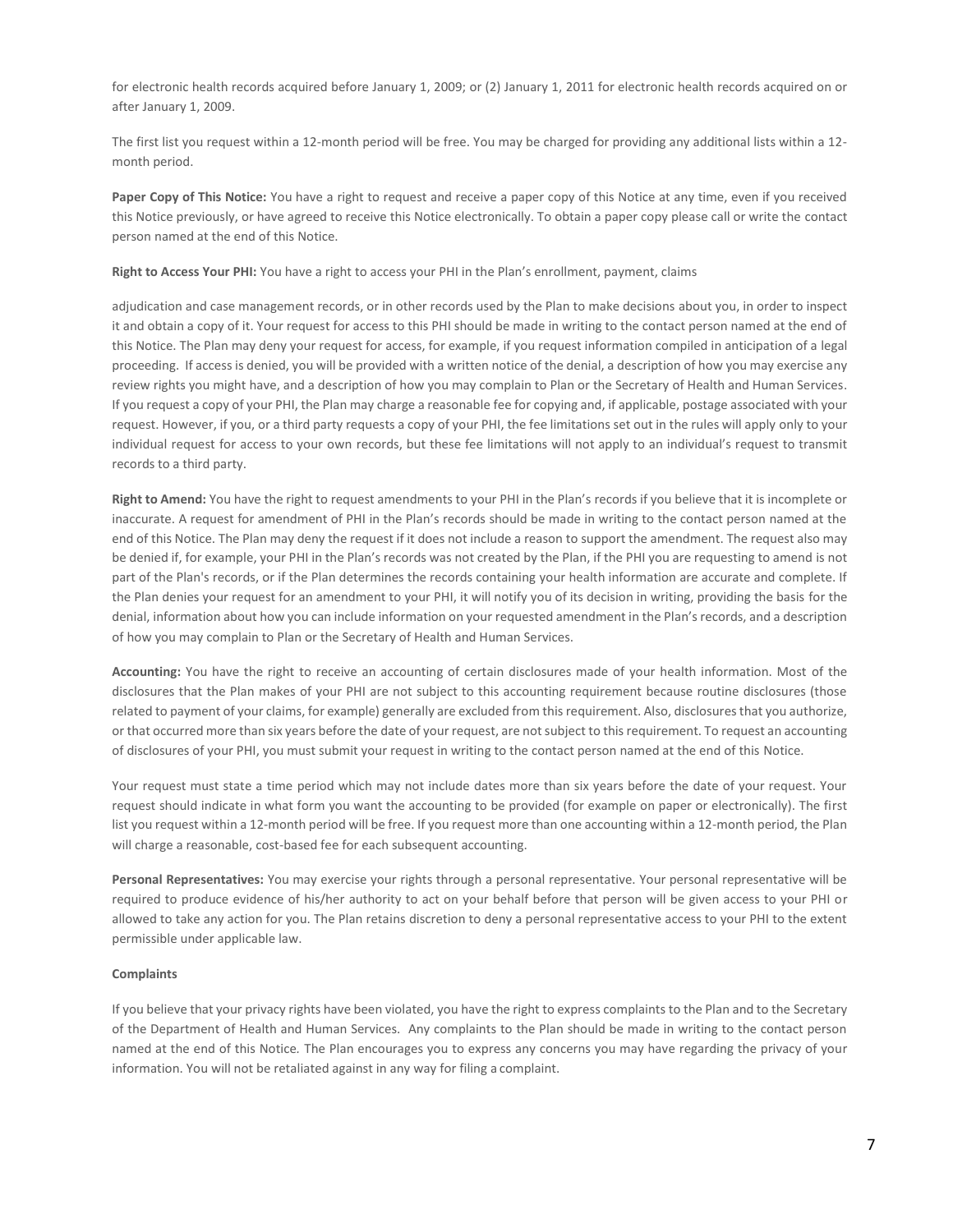# HIPAA Notice of Special Enrollment Rights

If you are declining enrollment for yourself or your dependents (including your spouse) because of other health insurance or group health plan coverage, you may be able to enroll yourself or your dependents in this plan if you or your dependents lose eligibility for that other coverage (or if the employer stops contributing towards your or your dependents' other coverage). However, you must request enrollment within 30 days after your or your dependents' other coverage ends (or after the employer stops contributing toward the other coverage).

In addition, if you have a new dependent as result of marriage, birth, adoption, or placement for adoption, you may be able to enroll yourself and your dependents. However, you must request enrollment within 30 days after the marriage, birth, adoption, or placement for adoption.

Special enrollment rights also may exist in the following circumstances:

- If you or your dependents experience a loss of eligibility for Medicaid or a state Children's Health Insurance Program (CHIP) coverage and you request enrollment within 60 days after that coverage ends; or
- If you or your dependents become eligible for a state premium assistance subsidy through Medicaid or a state CHIP with respect to coverage under this plan and you request enrollment within 60 days or any longer period that applies under the plan after the determination of eligibility for such assistance.

Note: The 60-day period for requesting enrollment applies only in these last two listed circumstances relating to Medicaid and state CHIP. As described above, a 30-day period applies to most special enrollments.

As stated earlier in this notice, a special enrollment opportunity may be available in the future if you or your dependents lose other coverage. This special enrollment opportunity will not be available when other coverage ends, however, unless you provide a written statement now explaining the reason that you are declining coverage for yourself or your dependent(s). Failing to accurately complete and return this form for each person for whom you are declining coverage may eliminate this special enrollment opportunity for the person(s) for whom a statement is not completed, even if other coverage is currently in effect and is later lost. In addition, unless you indicate in the statement that you are declining coverage because other coverage is in effect, you may not have this special enrollment opportunity for the person(s) covered by the statement. (See the paragraphs above, however, regarding enrollment in the event of marriage, birth, adoption, placement for adoption, loss of eligibility for Medicaid or a state CHIP, and gaining eligibility for a state premium assistance subsidy through Medicaid or a state CHIP.)

To request special enrollment or obtain more information, contact your Plan Administrator.

# **Important Notice from Cameron University About Your Prescription Drug Coverage and Medicare for the Cigna PPO Plan**

Please read this notice carefully and keep it where you can find it. This notice has information about your current prescription drug coverage with Cameron University and about your options under Medicare's prescription drug coverage. This information can help you decide whether or not you want to join a Medicare drug plan. Information about where you can get help to make decisions about your prescription drug coverage is at the end of this notice.

There are two important things you need to know about your current coverage and Medicare's prescription drug coverage:

- 1. Medicare prescription drug coverage became available in 2006 to everyone with Medicare. You can get this coverage if you join a Medicare Prescription Drug Plan or join a Medicare Advantage Plan (like an HMO or PPO) that offers prescription drug coverage. All Medicare drug plans provide at least a standard level of coverage set by Medicare. Some plans may also offer more coverage for a higher monthly premium.
- 2. Cameron University has determined that the prescription drug coverage offered by the Cigna PPO Plan is, on average for all plan participants, expected to pay out as much as standard Medicare prescription drug coverage pays and is considered Creditable Coverage, you can keep this coverage and not pay a higher premium (a penalty) if you later decide to join a Medicare drug plan.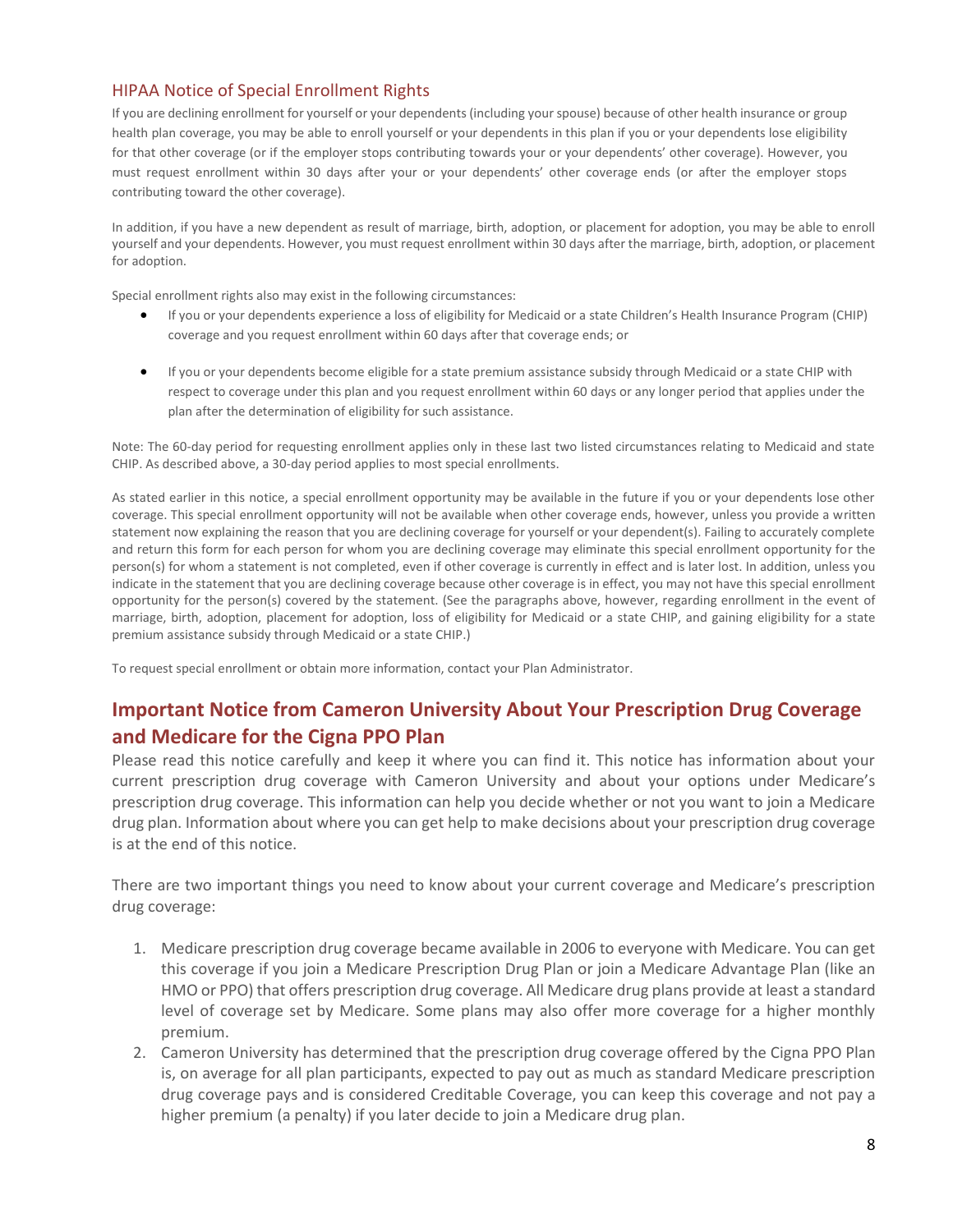# **When Can You Join A Medicare Drug Plan?**

You can join a Medicare drug plan when you first become eligible for Medicare and each year from **October 15th to December 7th**.

However, if you lose your current creditable prescription drug coverage, through no fault of your own, you will also be eligible for a two (2) month Special Enrollment Period (SEP) to join a Medicare drug plan.

# **What Happens To Your Current Coverage If You Decide to Join A Medicare Drug Plan?**

If you decide to join a Medicare drug plan, your current Company coverage will not be affected.

| <b>Prescriptions</b>   | <b>Retail: 30-Day Supply</b>       | Home Delivery: 90-Day Supply |
|------------------------|------------------------------------|------------------------------|
| Generic                | $$10$ copay                        | $$20$ copay                  |
| <b>Preferred Brand</b> | $$30$ copay                        | $$60$ copay                  |
| Non-Preferred Brand    | $$60$ copay                        | $$120$ copay                 |
| Out-of-Network         | Retail copay plus 30% coinsurance, | N/A                          |
|                        | deductible does not apply          |                              |

If you do decide to join a Medicare drug plan and drop your current Company coverage, be aware that you and your dependents will not be able to get this coverage back.

# **When Will You Pay A Higher Premium (Penalty) To Join A Medicare Drug Plan?**

You should also know that if you drop or lose your current coverage with Cameron University and don't join a Medicare drug plan within **63** continuous days after your current coverage ends, you may pay a higher premium (a penalty) to join a Medicare drug plan later.

If you go **63** continuous days or longer without creditable prescription drug coverage, your monthly premium may go up by at least 1% of the Medicare base beneficiary premium per month for every month that you did not have that coverage. For example, if you go nineteen months without creditable coverage, your premium may consistently be at least 19% higher than the Medicare base beneficiary premium. You may have to pay this higher premium (a penalty) as long as you have Medicare prescription drug coverage. In addition, you may have to wait until the following October to join.

# **For More Information About This Notice Or Your Current Prescription Drug Coverage…**

Contact the person listed at the front of these Required Notices. NOTE: You'll get this notice each year. You will also get it before the next period you can join a Medicare drug plan, and if this coverage through Cameron University changes. You also may request a copy of this notice at any time.

**Remember: Keep this Creditable Coverage notice. If you decide to join one of the Medicare drug plans, you may be required to provide a copy of this notice when you join to show whether or not you have maintained creditable coverage and whether or not you are required to pay a higher premium (a penalty).**

Nothing in this notice gives you or your dependents a right to coverage under the Plan. Your (or your dependents') right to coverage under the Plan is determined solely under the terms of the Plan.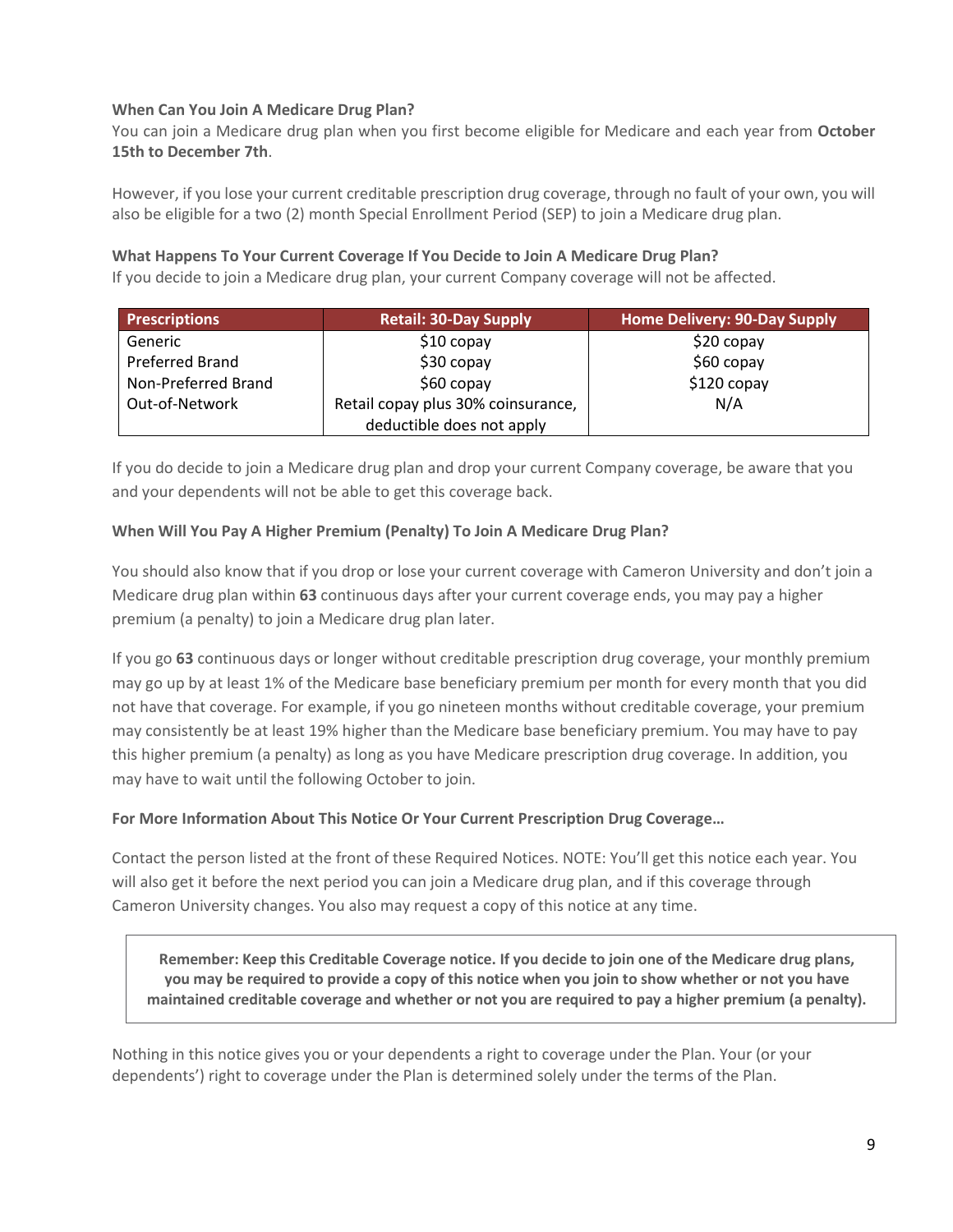### **Wellness Program Disclosure**

**The** Cameron University **Wellness Program** is a voluntary wellness program available to all employees. The program is administered according to federal rules permitting employer-sponsored wellness programs that seek to improve employee health or prevent disease, including the Americans with Disabilities Act of 1990, the Genetic Information Nondiscrimination Act of 2008, and the Health Insurance Portability and Accountability Act, as applicable, among others. If you choose to participate in the wellness program you will be asked to complete a voluntary health risk assessment or "HRA" that asks a series of questions about your health-related activities and behaviors and whether you have or had certain medical conditions (e.g., cancer, diabetes, or heart disease). You will also be asked to complete a biometric screening, which will include a blood test for [be specific about the conditions for which blood will be tested. You are not required to complete the HRA or to participate in the blood test or other medical examinations.

However, employees who choose to participate in the wellness program will receive an incentive for achieving specific criteria. Although you are not required to complete the HRA or participate in the biometric screening, only employees who do so will receive the incentive.

Additional incentives of up to the specified amount may be available for employees who participate in certain health-related activities or achieve certain health outcomes. If you are unable to participate in any of the health-related activities or achieve any of the health outcomes required to earn an incentive, you may be entitled to a reasonable accommodation or an alternative standard. You may request a reasonable accommodation or an alternative standard by contacting your Plan Administrator.

The information from your HRA and the results from your biometric screening will be used to provide you with information to help you understand your current health and potential risks, and may also be used to offer you services through the wellness program. You also are encouraged to share your results or concerns with your own doctor.

#### **Protections from Disclosure of Medical Information**

We are required by law to maintain the privacy and security of your personally identifiable health information. Although the wellness program and Cameron University may use aggregate information it collects to design a program based on identified health risks in the workplace, the Cameron University wellness program will never disclose any of your personal information either publicly or to the employer, except as necessary to respond to a request from you for a reasonable accommodation needed to participate in the wellness program, or as expressly permitted by law. Medical information that personally identifies you that is provided in connection with the wellness program will not be provided to your supervisors or managers and may never be used to make decisions regarding your employment.

Your health information will not be sold, exchanged, transferred, or otherwise disclosed except to the extent permitted by law to carry out specific activities related to the wellness program, and you will not be asked or required to waive the confidentiality of your health information as a condition of participating in the wellness program or receiving an incentive. Anyone who receives your information for purposes of providing you services as part of the wellness program will abide by the same confidentiality requirements. The only individual(s) who will receive your personally identifiable health information is (are) [indicate who will receive information such as "a registered nurse," "a doctor," or "a health coach" in order to provide you with services under the wellness program.

In addition, all medical information obtained through the wellness program will be maintained separate from your personnel records, information stored electronically will be encrypted, and no information you provide as part of the wellness program will be used in making any employment decision. Appropriate precautions will be taken to avoid any data breach, and in the event a data breach occurs involving information you provide in connection with the wellness program, we will notify you immediately.

You may not be discriminated against in employment because of the medical information you provide as part of participating in the wellness program, nor may you be subjected to retaliation if you choose not to participate.

If you have questions or concerns regarding this notice, or about protections against discrimination and retaliation, please contact your Plan Administrator.

### **Health-Contingent Wellness Program Model Notices Regarding Reasonable Alternative Standards**

Your health plan is committed to helping you achieve your best health. Rewards for participating in a wellness program are available to all employees. If you think you might be unable to meet a standard for a reward under this wellness program, you might qualify for an opportunity to earn the same reward by different means. Contact your Plan Administrator and they will work with you (and, if you wish, with your doctor) to find a wellness program with the same reward that is right for you in light of your health status.

### **Notice of Availability of Summary of Benefits and Coverage (SBC)**

As an employee or retiree, the health benefits available to you represent a significant component of your compensation package. They also provide important protection for you and your family in the case of illness or injury. Cameron University offers a series of health coverage options. Choosing your health insurance coverage is an important decision. To help you make an informed choice, Cameron University makes available a Summary of Benefits and Coverage (SBC), which summarizes important information about your health coverage options in a standard format, to help you compare. The SBCs are only a summary. You should consult Cameron University's